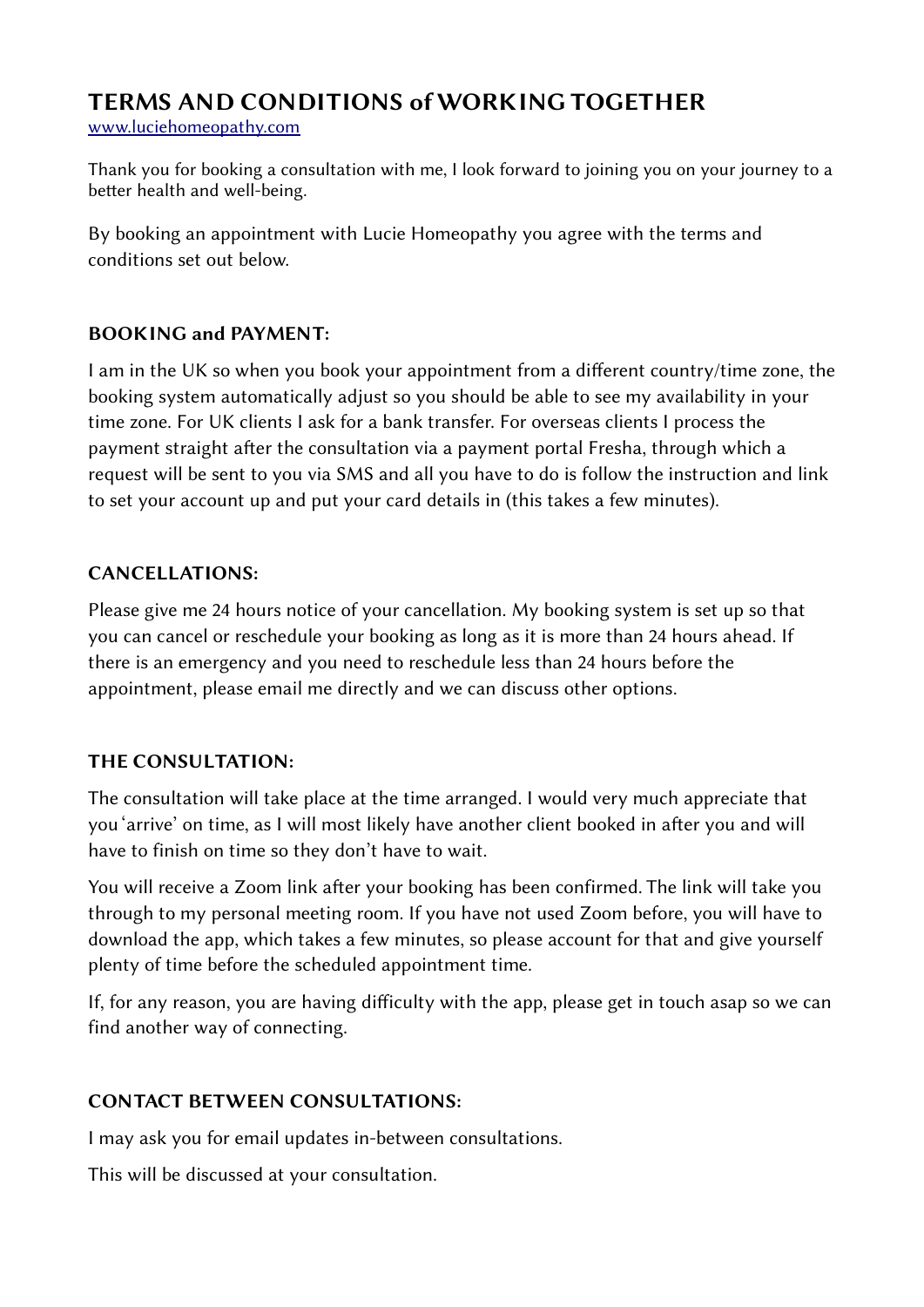#### REMEDIES AND WHERE TO GET THEM:

If you are in the UK, I will post your remedy to you within 48 hours after the consultation.

If you are abroad, I will email your prescription and a contact/link to where you can purchase the remedy from, unless you already have it. If you have any issues sourcing the required remedy, please let me know asap so I can help you sort it out.

#### HOMEOPATHY ALONGSIDE MAINSTREAM HEALTHCARE:

Homeopathy works very well alongside conventional medicine.

I will not ask you to come off any medications during your treatment, however you may be asked to go to your GP for additional health checks to see if the medication is still required/ or needs adjusting.

Should you want to be aiming to come off your medication, it will require team work between myself (homeopath), you and your GP.

# IF YOU NEED AN EMERGENCY MEDICAL ASSISTANCE PLEASE CONTACT YOUR GP OR EMERGENCY SERVICES.

## I CANNOT PROVIDE EMERGENCY CARE.

#### EMAILS:

When you book a consultation with me, I will be communicating with you via email provided. I will also add your email to my own client list so that I can contact you about your consultations, about news and other interesting topics relating to homeopathy. You can unsubscribe from this list at any time.

The Homeopathic consultation is an exchange of information in order to facilitate the assessment of the client's situation and start the homeopathic process to support and encourage healing.

Homeopathy does not 'treat' an 'illness label', instead it serves the whole person by supporting and stimulating their body's natural ability to heal and to regain balance in health and in the process of doing so the symptoms experienced may be shed.

#### PRIVACY POLICY:

I take privacy of my clients very seriously and this privacy policy sets out how I deal with your 'personal information'.